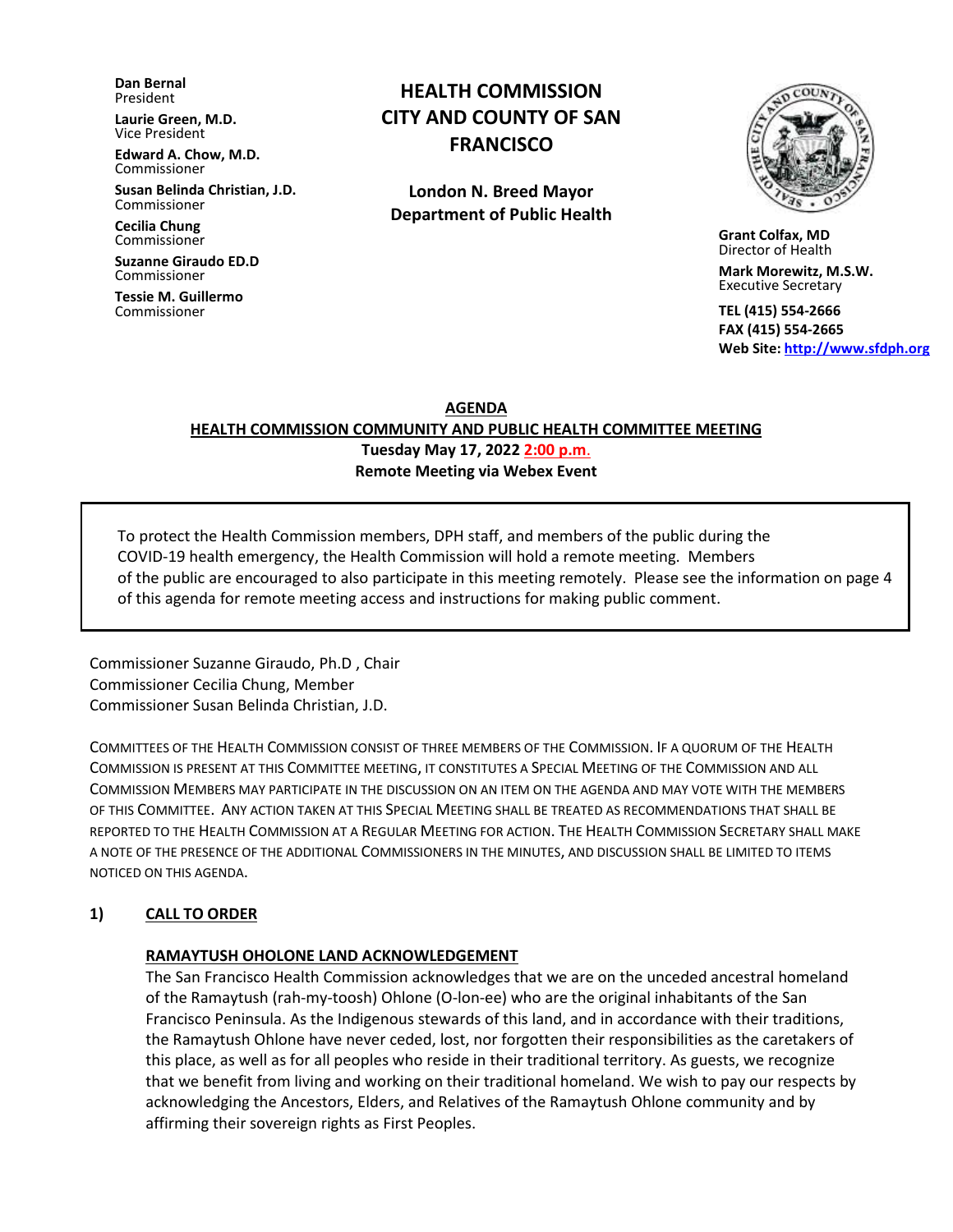# **2) PROPOSED ACTION: APPROVAL OF THE MINUTES OF THE HEALTH COMMISSION COMMUNITY AND PUBLIC HEALTH COMMITTEE MEETING OF APRIL 19, 2022 MEETING**

*\*Minutes of the meeting of April 19, 2022*

#### **3) FOR DISCUSSION: DPH BEHAVIORAL HEALTH SERVICES INTERNSHIP PIPELINE UPDATE** (Ryan Fuimaono, LCSW, BHS Internship Coordinator) THE COMMITTEE WILL DISCUSS A BHS INTERNSHIP PIPELINE UPDATE.

# **4) FOR DISCUSSION: SUGARY DRINKS DISTRIBUTOR TAX UPDATE**

(Christina Goette, MPH, Community Health Equity and Promotion Branch)

THE COMMITTEE WILL DISCUSS A SUGARY DRINKS DISTRIBUTION TAX UPDATE.

### **5) EMERGING ISSUES**

OPPORTUNITY WHEN COMMITTEE MEMBERS, THE DIRECTOR, AND THE PUBLIC MAY BRING UP TOPICS FOR DISCUSSION, PROVIDING THAT ANY ACTION IS DELAYED UNTIL PROPER NOTICE CAN BE GRANTED.

#### **6) PUBLIC COMMENT**

AT THIS TIME, MEMBERS OF THE PUBLIC MAY ADDRESS THE COMMISSION ON ITEMS OF INTEREST TO THE PUBLIC THAT ARE WITHIN THE SUBJECT MATTER JURISDICTION OF THE COMMISSION THAT ARE NOT ON THIS MEETING AGENDA. WITH RESPECT TO AGENDA ITEMS, YOUR OPPORTUNITY TO ADDRESS THE COMMISSION WILL BE AFFORDED WHEN THE ITEM IS REACHED IN THE MEETING. EACH MEMBER OF THE PUBLIC MAY ADDRESS THE COMMISSION FOR UP TO THREE MINUTES. THE BROWN ACT FORBIDS A COMMISSION FROM TAKING ACTION OR DISCUSSING ANY ITEM NOT APPEARING ON THE POSTED AGENDA, INCLUDING THOSE ITEMS RAISED AT PUBLIC COMMENT.

### **7) ADJOURNMENT**

Explanatory documents are available at the Health Commission Office, 101 Grove Street, Room #309, telephone 554-2666. If any materials related to an item on this agenda have been distributed to the Health Commission after distribution of the agenda packet, those materials are available for public inspection at the Health Commission Office at the address above during normal business hours.

#### **Accessible Meeting Policy**

American Sign Language interpreters and readers and/or language interpreters are available with advance notice of three business days. The Department of Public Health will make every effort to accommodate requests for sound enhancement systems and alternative formats for meeting minutes and agendas. Please make these requests as far in advance as possible. For all requests contact Health Commission office at 554-2666. Late requests will be honored if possible.

In order to assist the City's efforts to accommodate persons with severe allergies, environmental illnesses, multiple chemical sensitivity or related disabilities, attendees at public meetings are reminded that other attendees may be sensitive to various chemical based products. Please help the City to accommodate these individuals.

# **Cell Phone and/or Sound Producing Electronic Device Usage at Hearings**

The ringing of and use of cellular phones, pagers and similar sound producing electronic devices are prohibited during public meetings. Please be advised that the Chair/President may order the removal from the meeting room of any person(s) responsible for the ringing or use of a cell phones, pagers, or other similar sound producing electronic devices (Sunshine Ordinance 67A.1).

> **Health Commission Community and Public Health Committee May 17, 2022 Page 2**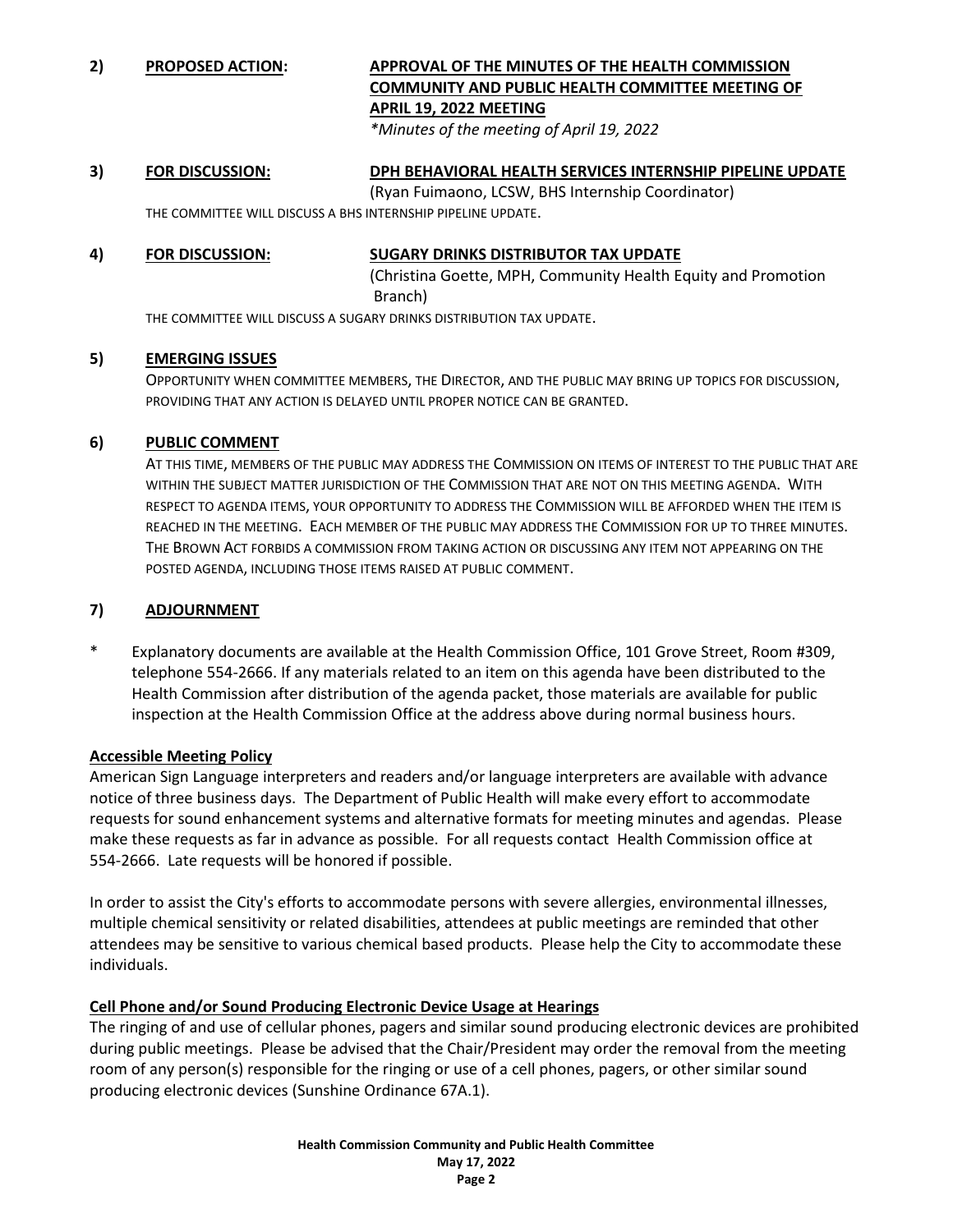#### **Know Your Rights under the Sunshine Ordinance**

Government's duty is to serve the public, reaching its decisions in full view of the public. Commissions, boards, councils and other agencies of the City and County exist to conduct the people's business. This ordinance assures that deliberations are conducted before the people and that City operations are open to the people's review.

For more information on your rights under the sunshine ordinance or to report a violation of the ordinance, contact the Sunshine Ordinance Task Force Administrator by mail to, 1 Dr. Carlton b. Goodlett Place, Room 244, San Francisco, CA 94102, by phone at (415) 554-7724, by fax at (415) 554-7854 or by email at [sotf@sfgov.org.](mailto:sotf@sfgov.org) Citizens may obtain a free copy of the Sunshine Ordinance by contacting the Sunshine Ordinance Task Force or by printing Chapter 67 of the San Francisco Administrative Code on the Internet, at [http://www.sfbos.org/sunshine.](http://www.sfbos.org/index.aspx?page=4459)

Government's duty is to serve the public, reaching its decision in full view of the public. Commissions, boards, councils and other agencies of the City and County exist to conduct the people's business. This ordinance assures that deliberations are conducted before the people and that City operations are open to the people's review. For more information on your rights under the Sunshine Ordinance or to report a violation of the ordinance, contact Administrator, by mail to Sunshine Ordinance Task Force, 1 Dr. Carlton B. Goodlett Place, Room 244, San Francisco CA 94102-4689; by phone at 415.554.7724; by fax at 415.554.7854; or by email at sotf@sfgov.org. Copies of the Sunshine Ordinance can be obtained from the Clerk of the Sunshine Task Force, the San Francisco Public Library and on the City's website at sfgov.org

#### **Lobbyist Ordinance**

Individuals and entities that influence or attempt to influence local legislative or administrative action may be required by the San Francisco Lobbyist Ordinance (Administrative Code Section 16.520-534) to register and report lobbying activity. For more information about the Lobbyist Ordinance, contact the Ethics Commission at 25 Van Ness Avenue, Suite 220, San Francisco, CA 94102; telephone (415) 252-3100; fax (415) 252-3112 or visit its website a[t http://www.sfgov.org/ethics.](http://www.sfgov.org/ethics)